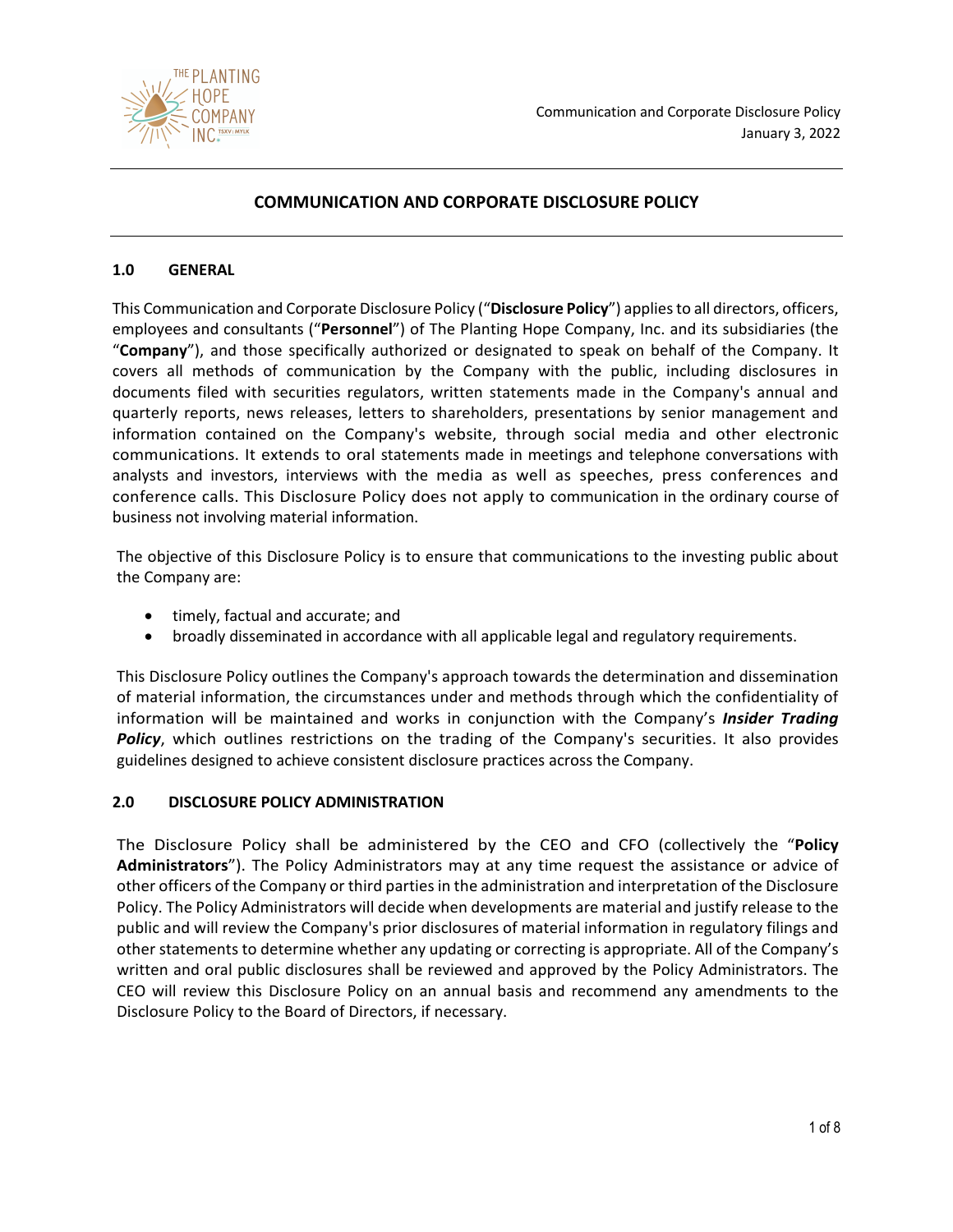

#### **3.0 PRINCIPLES FOR DISCLOSURE OF MATERIAL INFORMATION**

**"Material Information"** is any information (including material facts and material changes) relating to the business and affairs of the Company that results in, or would reasonably be expected to result in, a significant change in the market price or value of the Company's securities or that would reasonably be expected to have a significant influence on a reasonable investor's investment decisions.

In complying with the requirement to disclose all Material Information under applicable laws and stock exchange rules in a timely manner, the Company will adhere to the following basic disclosure principles:

- 1. Subject to the terms of this Disclosure Policy, Material Information will be publicly disclosed via news release.
- 2. In certain circumstances, the Policy Administrators may determine that such disclosure would be detrimental to the Company's interests (for example if release of the information would prejudice negotiations in a corporate transaction), in which case the information will be kept confidential until the Policy Administrators determine it is appropriate to publicly disclose or that the Company has a legal obligation to do so. In certain circumstances, the Policy Administrators may cause a confidential material change report to be filed with the applicable securities regulators and will periodically (at least every 10 days) review its decision to keep the information confidential (also see 'Rumours').
- 3. Disclosure must be factual and non-speculative and must include any information the omission of which would make the rest of the disclosure misleading (half-truths are misleading).
- 4. Unfavourable Material Information must be disclosed as promptly and completely as favourable Material Information.
- 5. No selective disclosure. Previously undisclosed Material Information must not be disclosed to selected individuals (for example, in an interview with an analyst or in a telephone conversation with an investor). If previously undisclosed Material Information has been inadvertently disclosed, such information must be broadly disclosed immediately via news release. In certain circumstances, applicable securities laws allow for selective disclosure where doing so is in the "necessary course of business". Selective disclosure of Material Information under this exception should generally be reviewed and confirmed with the Company's counsel.
- 6. Disclosure on the Company's website alone does not constitute adequate disclosure of Material Information.
- 7. Disclosure must be corrected immediately if the Company subsequently learns that earlier disclosure by the Company contained a material error at the time it was given.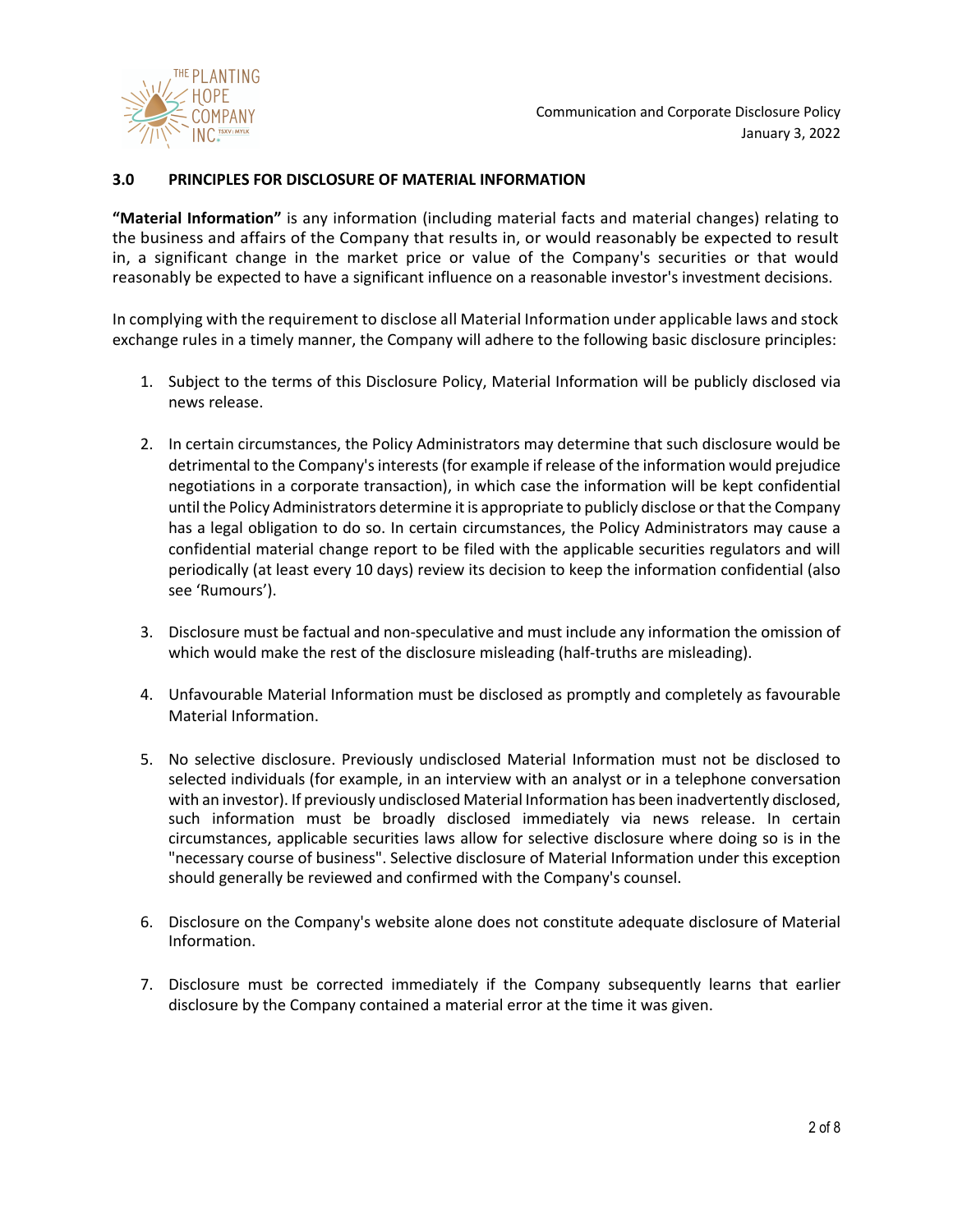

## **4.0 MAINTAINING CONFIDENTIALITY**

Any Personnel privy to confidential corporate information is prohibited from communicating such information to anyone else, unless it is necessary to do so in the course of business. Efforts will be made to limit access to such confidential information to only those who need to know the information.

Outside parties privy to undisclosed Material information concerning the Company will be told that they must not divulge such information to anyone else, and that they may not trade in the Company's securities until the information is publicly disclosed as per the Company's *Insider Trading Policy*. Such outside parties may be requested to confirm their commitment to non-disclosure under a written confidentiality agreement of the Company as and when determined by the Company.

In order to prevent the misuse or inadvertent disclosure of Material Information, the procedures set forth below should be observed at all times:

- 1. Documents and files containing confidential information should be kept in a safe place to which access is restricted to individuals who need to know that information in the necessary course of business and code names should be used if necessary.
- 2. The utmost caution must be adhered to when confidential matters are being discussed in places where the discussion may be overheard, such as elevators, hallways, restaurants, airplanes or taxis.
- 3. Confidential documents should not be displayed in public places and should not be discarded where others can retrieve them.
- 4. All Personnel must ensure they maintain the confidentiality of information in their possession outside of the Company's office as well as inside the office.
- 5. Unnecessary copying of confidential documents should be avoided and documents containing confidential information should be promptly removed from conference rooms and work areas after meetings have concluded. Extra copies of confidential documents should be shredded or otherwise destroyed.
- 6. Access to confidential electronic data should be restricted through the use of passwords (as a minimum).

#### **5.0 AUTHORIZED SPOKESPERSONS**

The Company designates a limited number of spokespersons responsible for communication with the investment community, regulators or the media.

The CEO or, in his or her absence, a member of the Board of Directors or an executive officer of the Company, shall be the official spokespersons for the Company for dealings with institutional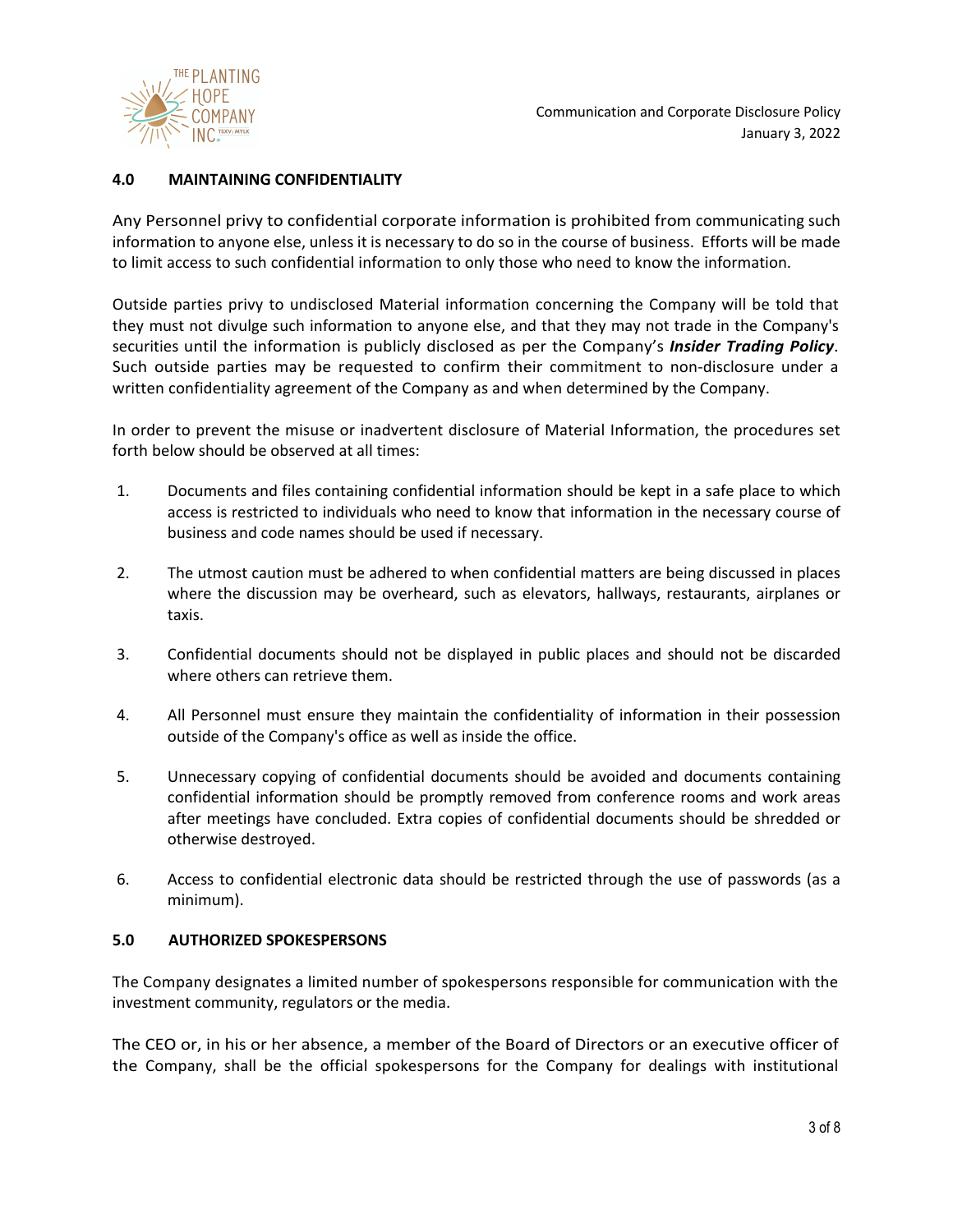

shareholders, Government Agencies (federal, provincial, state and territorial), and the media. In addition, the CEO shall be the spokesperson for the Company in communications with non-institutional shareholders.

The CEO may designate the CFO, Investor Relations personnel or others within the Company to speak on behalf of the Company or to respond to specific inquiries. There could be blanket delegation on routine matters.

Personnel who have not been designated by the CEO must not respond under any circumstances to inquiries from the investment community, the media or others. All such inquiries should be referred to the CEO.

## **6.0 NEWS RELEASE AND FILINGS**

Once the Policy Administrators determine that a development is material and must be disclosed, one of the Policy Administrators will authorize the issuance of a news release. News releases may not be issued without the express consent of one of the Policy Administrators. Should a material statement inadvertently be made on a selective basis, the Company will immediately issue a news release in order to fully disclose that information. If the news release contains financial information from the Company's financial statements, it must also be approved by a member of the Audit Committee prior to issuance. If the news release contains information specifically naming third parties, including partners, that the Company does business with, every attempt to obtain approval by that third party, of the disclosure made in the release about that third party, must be made before issuance of the news release. Should the news release be of a highly sensitive and material nature and an approval by a third party cannot be obtained in a timely manner, the necessity to make a timely disclosure of the material information takes precedent over approval by the third party, unless by doing so, material released could be misleading or could break the law.

The Company will comply with the TSX Venture Exchange's policy on timely disclosure and news releases will be disseminated in accordance with Company protocol including where required: (a) prior notice to the Investment Industry Regulatory Organization of Canada ("**IIROC**"); and (b) a trading halt if deemed necessary by IIROC or the Company.

## **7.0 QUIET PERIODS**

From time to time, the Policy Administrators may establish "quiet periods" to avoid the potential for, or the perception or appearance of, improper selective disclosure. During the quiet period, the Company will only communicate with the investment community, investors or the media to respond to unsolicited inquiries about non-material information or information that has been generally disclosed. The Company will not provide information relating to earnings guidance or commentary with respect to current operations or financial results for the current fiscal quarter or year to analysts, investors or other market professionals.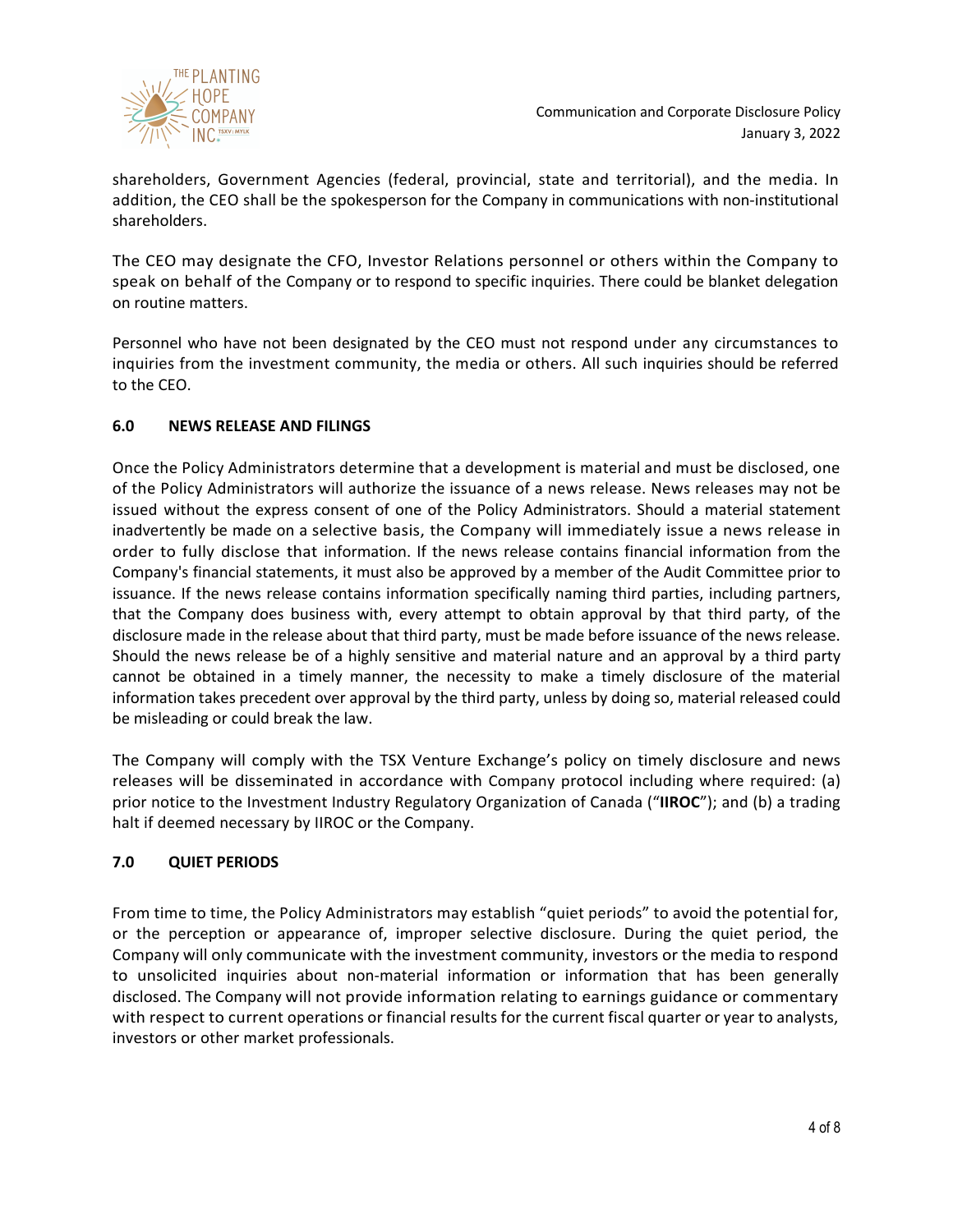

On a quarterly basis, the Company's Corporate Secretary will communicate via email the start and end of the quiet periods to the Company's senior management team.

## **8.0 CONFERENCE CALLS**

Conference calls and/or webcasts may be held for major corporate developments, whereby discussion of key aspects is accessible simultaneously to all interested parties, some as participants by telephone and others in a listen-only mode by telephone or via a webcast over the Internet. Any such call and/or webcast will be preceded by a news release containing all relevant material information. At the beginning of the call and/or webcast, a Company spokesperson may provide appropriate cautionary language with respect to any future oriented information.

The Company will provide advance notice of the conference call and webcast by issuing a news release announcing the date and time and providing information on how interested parties may access the call and/or webcast. In addition, the Company may send invitations to analysts, institutional investors, the media and others invited to participate. A tape recording of the conference call and/or an archived audio webcast on the Internet may be made available following the call for a period of time as decided by the CEO, for anyone interested in listening to a replay.

A copy, detailed records and/or transcripts of any conference call and webcast will be maintained by the Company. If during the conference call or webcast, there is inadvertent selective disclosure of previously undisclosed Material Information, the Company will immediately disclose such information broadly via news release.

## **9.0 RUMOURS**

The Company does not comment, affirmatively or negatively, on rumours. This also applies to rumours on the internet. The Company's authorized spokespersons or designates will respond consistently to those rumours, saying, "It is our policy not to comment on market rumours or speculation." Should the TSX Venture Exchange request that the Company make a definitive statement in response to a market rumour that is causing significant volatility in the stock, the Policy Administrators will consider the matter and decide whether to make a policy exception.

If material undisclosed information of the Company appears to be affecting trading activity in the Company's securities, the Policy Administrators will consider taking immediate steps to issue a public announcement by news release of the information. This may also include contacting the TSX Venture Exchange and asking that trading be halted pending the issuance of a news release.

## **10.0 CONTACTS WITH ANALYSTS, INVESTORS AND THE MEDIA**

#### **10.1 Individual or Group Meetings**

Disclosure in individual or group meetings does not constitute adequate disclosure of information that is considered material non-public information. If the Company intends to announce material information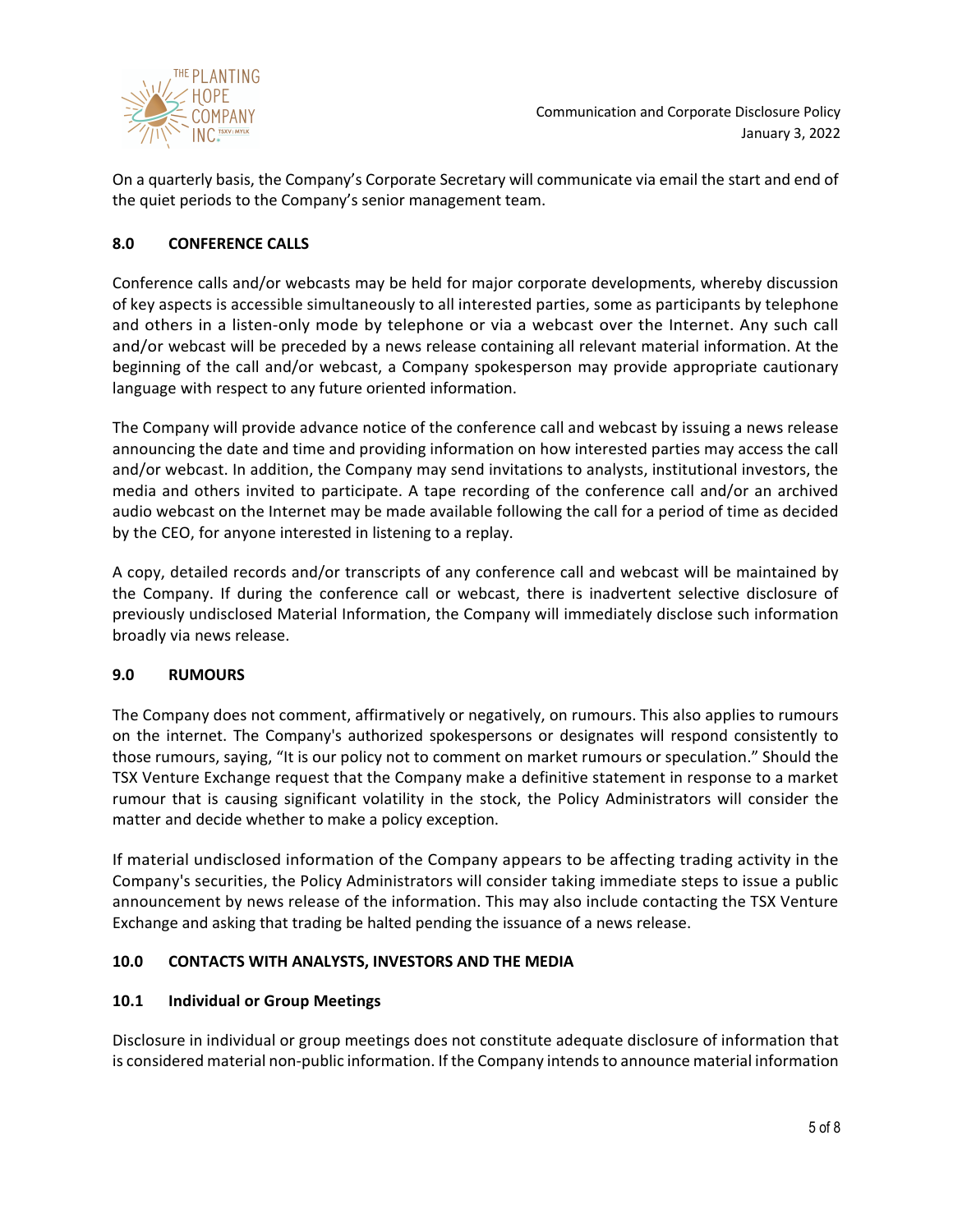

at an analyst or shareholder meeting or a press conference or conference call, the announcement must be preceded by a news release.

The Company recognizes that meetings with analysts, institutional investors and other market professionals are an important element of the Company's investor relations program. The Company will meet with analysts, institutional investors and other market professionals on an individual or small group basis as needed and will initiate contact or respond to their calls in a timely, consistent and accurate fashion in accordance with this disclosure policy.

If during an individual or group meeting there is inadvertent selective disclosure of previously undisclosed material information, the Company will immediately disclose such information broadly via news release.

## **10.2 Reviewing Analyst Draft Reports**

It is the Company's policy to review, upon request, analysts draft research reports. It is imperative that the control of the process be centralized through the CEO. The Company will review the report for the purpose of pointing out errors in fact based on publicly disclosed historical information. The Company will not confirm, or attempt to influence, an analyst's opinions or conclusions.

### **10.3 Distributing Analyst Reports**

Analyst reports are proprietary products of the analyst's firm. Re-circulating a report by an analyst may be viewed as an endorsement by the Company of the report. For these reasons, the Company will not post analyst reports or direct links to analyst reports on its website. The Company may post on its website a complete list, regardless of the recommendation, of all the investment firms and analysts who provide research coverage on the Company.

#### **10.4 Managing Expectations**

The Company will try to ensure, through its regular public dissemination of quantitative and qualitative information that analysts' estimates are in line with the Company's own expectations. The Company will not confirm, or attempt to influence, an analyst's opinions or conclusions.

#### **11. RESPONSIBILITY FOR ELECTRONIC COMMUNICATIONS**

This Disclosure Policy also applies to electronic communications. Accordingly, all Personnel responsible for written and oral public disclosures shall also be responsible for electronic communications, including social media.

The Investor Relations designate is responsible for updating the investor relations section of the Company's website and is responsible for monitoring all Company information placed on the website to ensure that at the time it was placed on the website it is accurate, up-to-date and in compliance with this Disclosure Policy.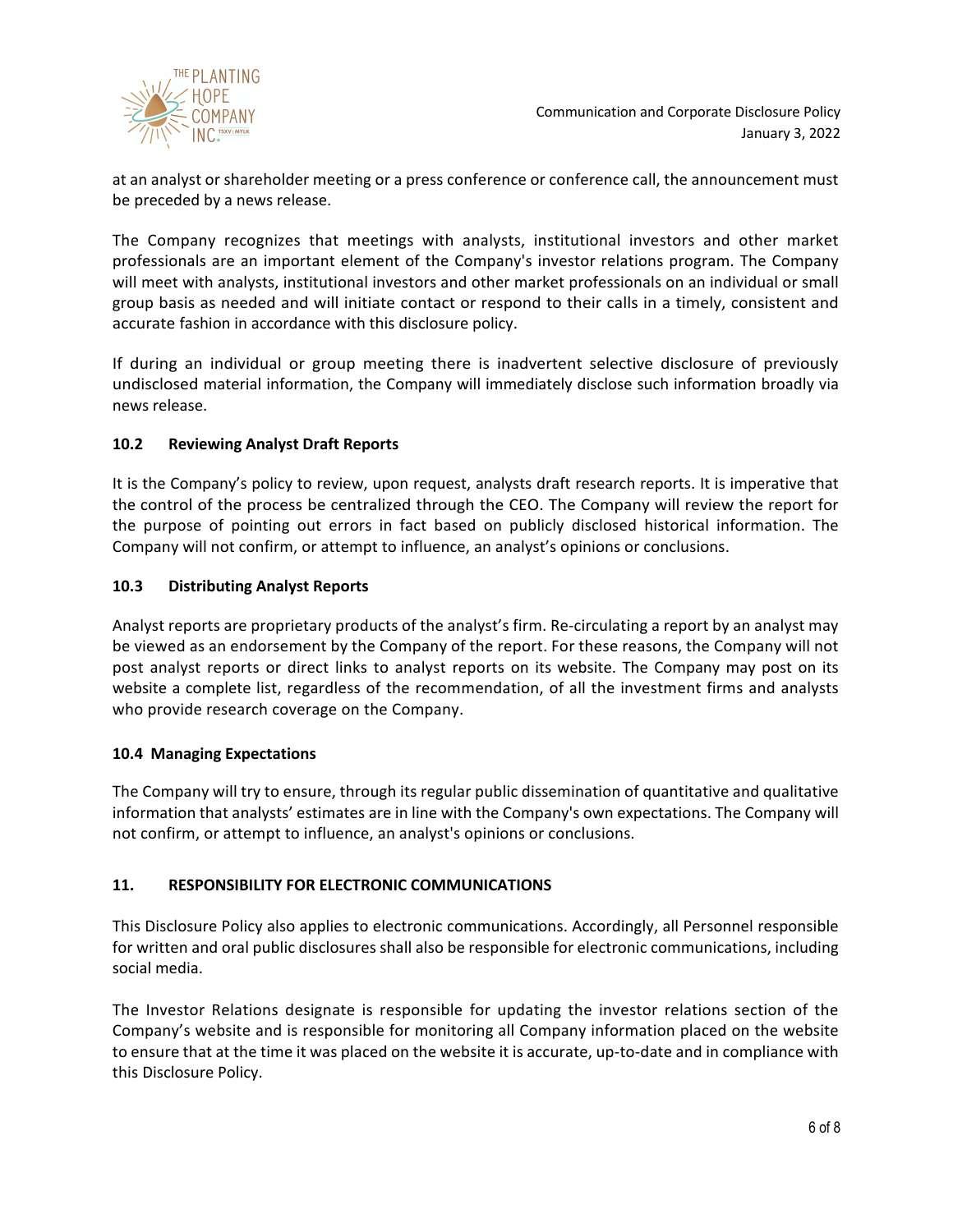

The Investor Relations designate must ensure that all links from the Company's website to a third party website are pre-approved by the Policy Administrators. Any such links will include a notice that advises the reader that he or she is leaving the Company's website and that the Company is not responsible for the contents of the other site.

The Company's website shall contain an investor relations section. Documents of interest to investors that are available in paper copy may be made available on the website. These may include the annual report, quarterly reports, news releases, and management information circular. The Investor Relations designate is responsible for ensuring that the information in the investor relations section of the website is up-to-date and accurate. News releases will be added to the website as soon as possible after they are released to the wire service. Other documents and presentations may be placed on the website as soon as possible after they are available.

Disclosure on the Company's website alone does not constitute adequate disclosure of information that is considered Material Information. Any disclosures of Material Information on the Company's website will be preceded by the issuance of a news release.

The Investor Relations designate will also ensure that electronic inquiries are responded to. Only public information or information which could otherwise be disclosed in accordance with this Disclosure Policy will be utilized in responding to electronic inquiries. The Investor Relations designate will maintain a written record of such inquiries and responses.

In order to ensure that no material undisclosed information is inadvertently disclosed, all Personnel are prohibited from participating in Internet chat rooms, bulletin boards, email or newsgroup discussions on matters pertaining to the Company's activities or its securities. Personnel who encounter such a discussion pertaining to the Company should advise the Policy Administrators immediately, so the discussion may be monitored.

## **12. SOCIAL MEDIA**

The Policy Administrators, with the assistance of the Company's investor relations designate(s) and/or other social media designate(s) that may be appointed, are responsible for managing the Company's social media presence. The Policy Administrators will identify a social media spokesperson(s) for the Company. Social media consists of social networks (such as Facebook and LinkedIn), online communities (such as Twitter), blogs, forums, wikis, virtual worlds and content hosting sites and other platforms (such as YouTube). Social media changes frequently and as such, all present and future forms of collaborative, online communications are within the scope of this Disclosure Policy, including the use of the appropriate cautionary notes for forward-looking information and disclosure of Material Information.

All Personnel are prohibited from participating in discussions concerning the Company's undisclosed Material Information or confidential or proprietary information on social media and may only disclose non-material information with express permission from the Policy Administrators, or Material Information, provided that such disclosure is preceded by a news release disclosing such Material Information.